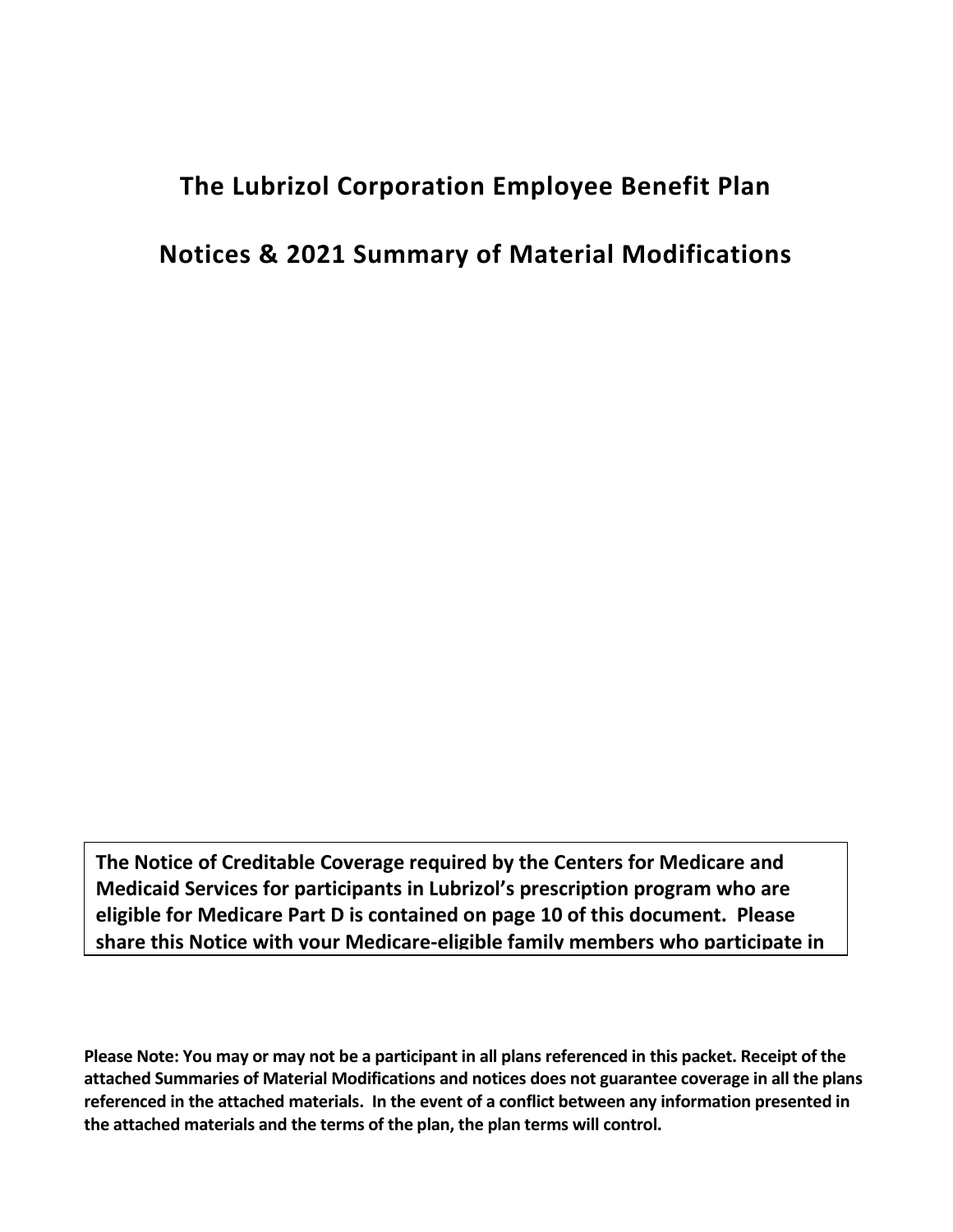# Table of Contents

| Premium Assistance Under Medicaid and the Children's Health Insurance Porgram (CHIP)1                    |  |
|----------------------------------------------------------------------------------------------------------|--|
|                                                                                                          |  |
|                                                                                                          |  |
|                                                                                                          |  |
|                                                                                                          |  |
| Important Notice from The Lubrizol Corporation About Your Prescription Drug Coverrage and Medicare  12   |  |
|                                                                                                          |  |
|                                                                                                          |  |
|                                                                                                          |  |
| Prior Authorization for Certain Covered Services (applies to The Lubrizol CDHP (Core, Standard and Plus) |  |
| Change to Reasonable & Customary (R&C) Methodology for Out-of-Network Claims 16                          |  |
|                                                                                                          |  |
|                                                                                                          |  |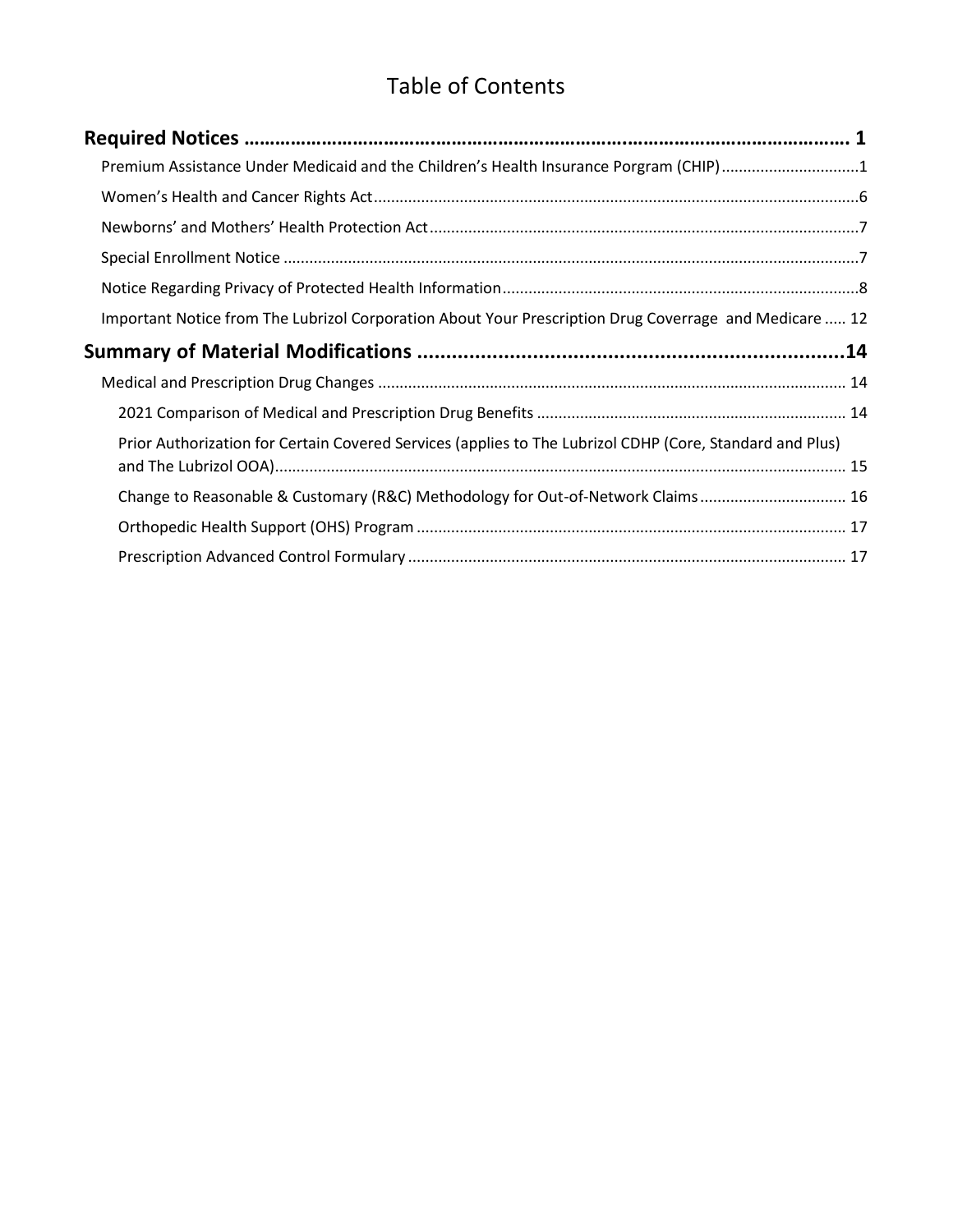# **Premium Assistance Under Medicaid and the Children's Health Insurance Program (CHIP**)

<span id="page-2-0"></span>If you or your children are eligible for Medicaid or CHIP and you're eligible for health coverage from your employer, your state may have a premium assistance program that can help pay for coverage, using funds from their Medicaid or CHIP programs. If you or your children aren't eligible for Medicaid or CHIP, you won't be eligible for these premium assistance programs, but you may be able to buy individual insurance coverage through the Health Insurance Marketplace. For more information, visit **[www.healthcare.gov](http://www.healthcare.gov/)**.

If you or your dependents are already enrolled in Medicaid or CHIP and you live in a State listed below, contact your State Medicaid or CHIP office to find out if premium assistance is available.

If you or your dependents are NOT currently enrolled in Medicaid or CHIP, and you think you or any of your dependents might be eligible for either of these programs, contact your State Medicaid or CHIP office or dial **1-877-KIDS NOW** or **[www.insurekidsnow.gov](http://www.insurekidsnow.gov/)** to find out how to apply. If you qualify, ask your state if it has a program that might help you pay the premiums for an employer-sponsored plan.

If you or your dependents are eligible for premium assistance under Medicaid or CHIP, as well as eligible under your employer plan, your employer must allow you to enroll in your employer plan if you aren't already enrolled. This is called a "special enrollment" opportunity, and **you must request coverage within 60 days of being determined eligible for premium assistance**. If you have questions about enrolling in your employer plan, contact the Department of Labor at **[www.askebsa.dol.gov](http://www.askebsa.dol.gov/)** or call **1-866-444-EBSA (3272)**.

**If you live in one of the following states, you may be eligible for assistance paying your employer health plan premiums. The following list of states is current as of July 31, 2020. Contact your State for more information on eligibility.**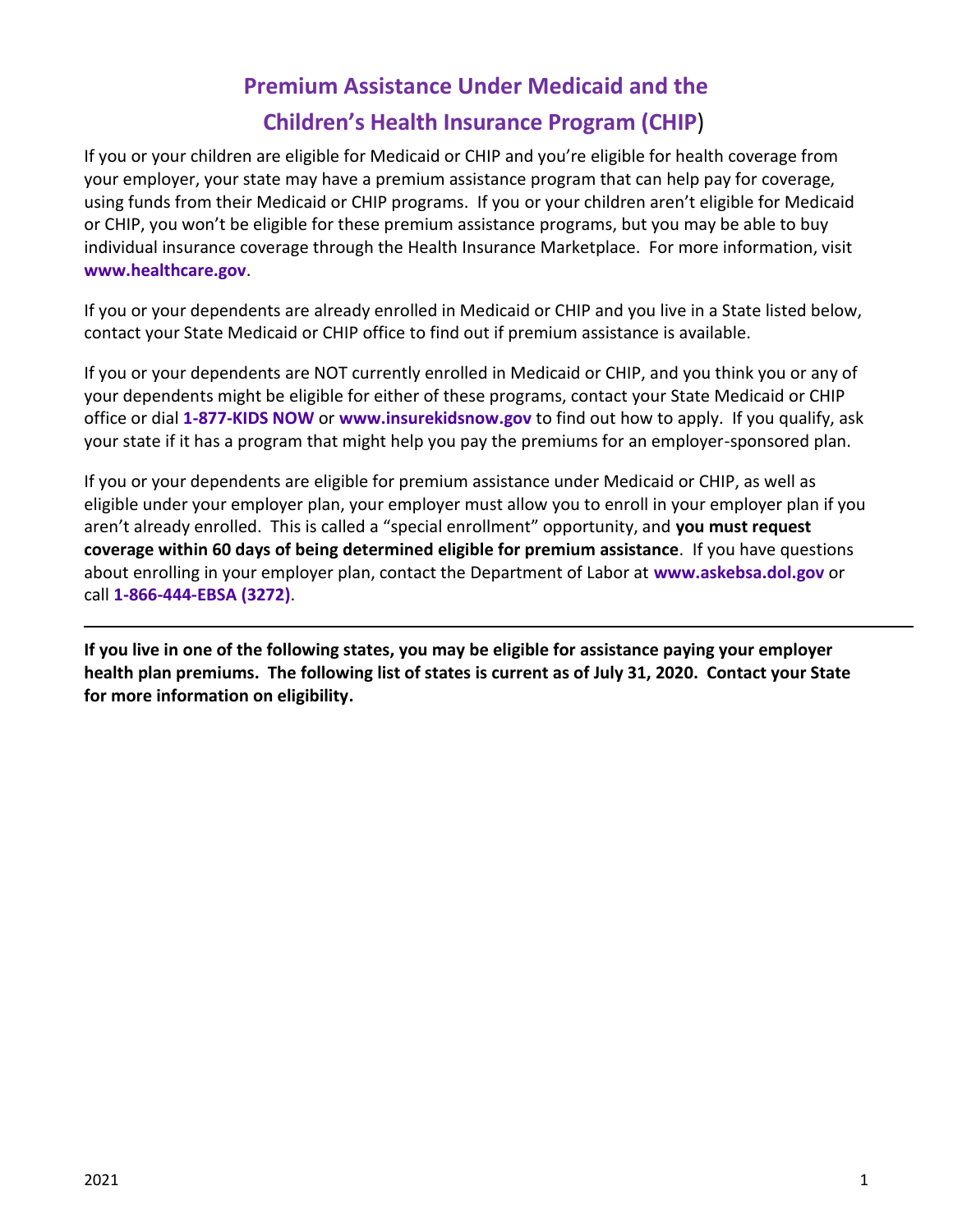| <b>ALABAMA - Medicaid</b>                                                                                                                                                                                                                  | <b>COLORADO - Health First Colorado (Colorado's</b>                                                                                                                                                                                         |
|--------------------------------------------------------------------------------------------------------------------------------------------------------------------------------------------------------------------------------------------|---------------------------------------------------------------------------------------------------------------------------------------------------------------------------------------------------------------------------------------------|
|                                                                                                                                                                                                                                            | <b>Medicaid Program) &amp; Child Health Plan Plus</b><br>$(CHP+)$                                                                                                                                                                           |
| Website: http://myalhipp.com/<br>Phone: 1-855-692-5447                                                                                                                                                                                     | <b>Health First Colorado Website:</b><br>https://www.healthfirstcolorado.com/<br>Health First Colorado Member Contact Center:<br>1-800-221-3943/ State Relay 711<br>$CHP+$ :<br>https://www.colorado.gov/pacific/hcpf/child-                |
|                                                                                                                                                                                                                                            | health-plan-plus<br>CHP+ Customer Service: 1-800-359-1991/ State<br>Relay 711<br>Health Insurance Buy-In Program<br>(HIBI): https://www.colorado.gov/pacific/hcpf/h<br>ealth-insurance-buy-program<br>HIBI Customer Service: 1-855-692-6442 |
| <b>ALASKA - Medicaid</b>                                                                                                                                                                                                                   | <b>FLORIDA - Medicaid</b>                                                                                                                                                                                                                   |
| The AK Health Insurance Premium Payment<br>Program<br>Website: http://myakhipp.com/<br>Phone: 1-866-251-4861<br>Email: CustomerService@MyAKHIPP.com<br>Medicaid Eligibility:<br>http://dhss.alaska.gov/dpa/Pages/medicaid/defa<br>ult.aspx | Website:<br>https://www.flmedicaidtplrecovery.com/flmedic<br>aidtplrecovery.com/hipp/index.html<br>Phone: 1-877-357-3268                                                                                                                    |
| <b>ARKANSAS - Medicaid</b>                                                                                                                                                                                                                 | <b>GEORGIA - Medicaid</b>                                                                                                                                                                                                                   |
| Website: http://myarhipp.com/<br>Phone: 1-855-MyARHIPP (855-692-7447)                                                                                                                                                                      | Website: https://medicaid.georgia.gov/health-<br>insurance-premium-payment-program-hipp<br>Phone: 678-564-1162 ext. 2131                                                                                                                    |
| <b>CALIFORNIA - Medicaid</b>                                                                                                                                                                                                               | <b>INDIANA - Medicaid</b>                                                                                                                                                                                                                   |
| Website:<br>https://www.dhcs.ca.gov/services/Pages/TPLRD<br>CAU cont.aspx<br>Phone: 916-440-5676                                                                                                                                           | Healthy Indiana Plan for low-income adults 19-64<br>Website: http://www.in.gov/fssa/hip/<br>Phone: 1-877-438-4479<br>All other Medicaid<br>Website: https://www.in.gov/medicaid/                                                            |
|                                                                                                                                                                                                                                            | Phone 1-800-457-4584                                                                                                                                                                                                                        |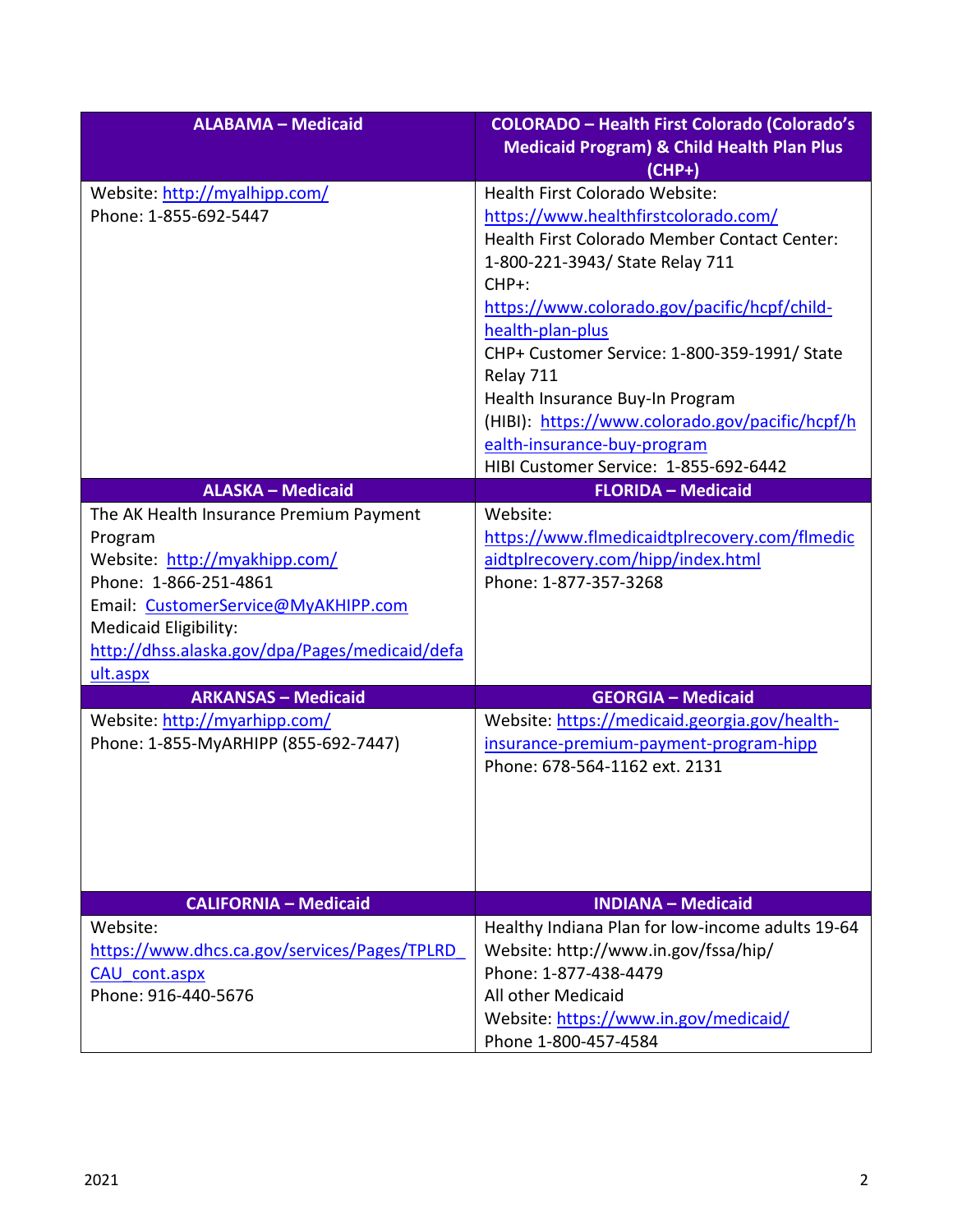| <b>IOWA</b> - Medicaid and CHIP (Hawki)        | <b>MONTANA - Medicaid</b>                         |
|------------------------------------------------|---------------------------------------------------|
| <b>Medicaid Website:</b>                       | Website:                                          |
| https://dhs.iowa.gov/ime/members               | http://dphhs.mt.gov/MontanaHealthcarePrograms/    |
| Medicaid Phone: 1-800-338-8366                 | <b>HIPP</b>                                       |
| Hawki Website:                                 | Phone: 1-800-694-3084                             |
| http://dhs.iowa.gov/Hawki                      |                                                   |
| Hawki Phone: 1-800-257-8563                    |                                                   |
| <b>KANSAS - Medicaid</b>                       | <b>NEBRASKA - Medicaid</b>                        |
| Website:                                       | Website: http://www.ACCESSNebraska.ne.gov         |
| http://www.kdheks.gov/hcf/default.htm          | Phone: 1-855-632-7633                             |
| Phone: 1-800-792-4884                          | Lincoln: 402-473-7000                             |
|                                                | Omaha: 402-595-1178                               |
| <b>KENTUCKY - Medicaid</b>                     | <b>NEVADA - Medicaid</b>                          |
| Kentucky Integrated Health Insurance Premium   | Medicaid Website: http://dhcfp.nv.gov             |
| Payment Program (KI-HIPP) Website:             | Medicaid Phone: 1-800-992-0900                    |
| https://chfs.ky.gov/agencies/dms/member/Pag    |                                                   |
| es/kihipp.aspx                                 |                                                   |
| Phone: 1-855-459-6328                          |                                                   |
| Email: KIHIPP.PROGRAM@ky.gov                   |                                                   |
|                                                |                                                   |
| <b>KCHIP Website:</b>                          |                                                   |
| https://kidshealth.ky.gov/Pages/index.aspx     |                                                   |
| Phone: 1-877-524-4718                          |                                                   |
|                                                |                                                   |
| Kentucky Medicaid Website: https://chfs.ky.gov |                                                   |
| <b>LOUISIANA - Medicaid</b>                    | <b>NEW HAMPSHIRE - Medicaid</b>                   |
| Website: www.medicaid.la.gov or                | Website: https://www.dhhs.nh.gov/oii/hipp.htm     |
| www.ldh.la.gov/lahipp                          | Phone: 603-271-5218                               |
| Phone: 1-888-342-6207 (Medicaid hotline) or 1- | Toll free number for the HIPP program: 1-800-852- |
| 855-618-5488 (LaHIPP)                          | 3345, ext 5218                                    |
| <b>MAINE - Medicaid</b>                        | <b>NEW JERSEY - Medicaid and CHIP</b>             |
| <b>Enrollment Website:</b>                     | Medicaid Website:                                 |
| https://www.maine.gov/dhhs/ofi/applications-   | http://www.state.nj.us/humanservices/             |
| <u>forms</u>                                   | dmahs/clients/medicaid/                           |
| Phone: 1-800-442-6003                          | Medicaid Phone: 609-631-2392                      |
| TTY: Maine relay 711                           | <b>CHIP Website:</b>                              |
|                                                | http://www.njfamilycare.org/index.html            |
| Private Health Insurance Premium Webpage:      | CHIP Phone: 1-800-701-0710                        |
| https://www.maine.gov/dhhs/ofi/applications-   |                                                   |
| forms                                          |                                                   |
| Phone: -800-977-6740.                          |                                                   |
| TTY: Maine relay 711                           |                                                   |
| <b>MASSACHUSETTS - Medicaid and CHIP</b>       | <b>NEW YORK - Medicaid</b>                        |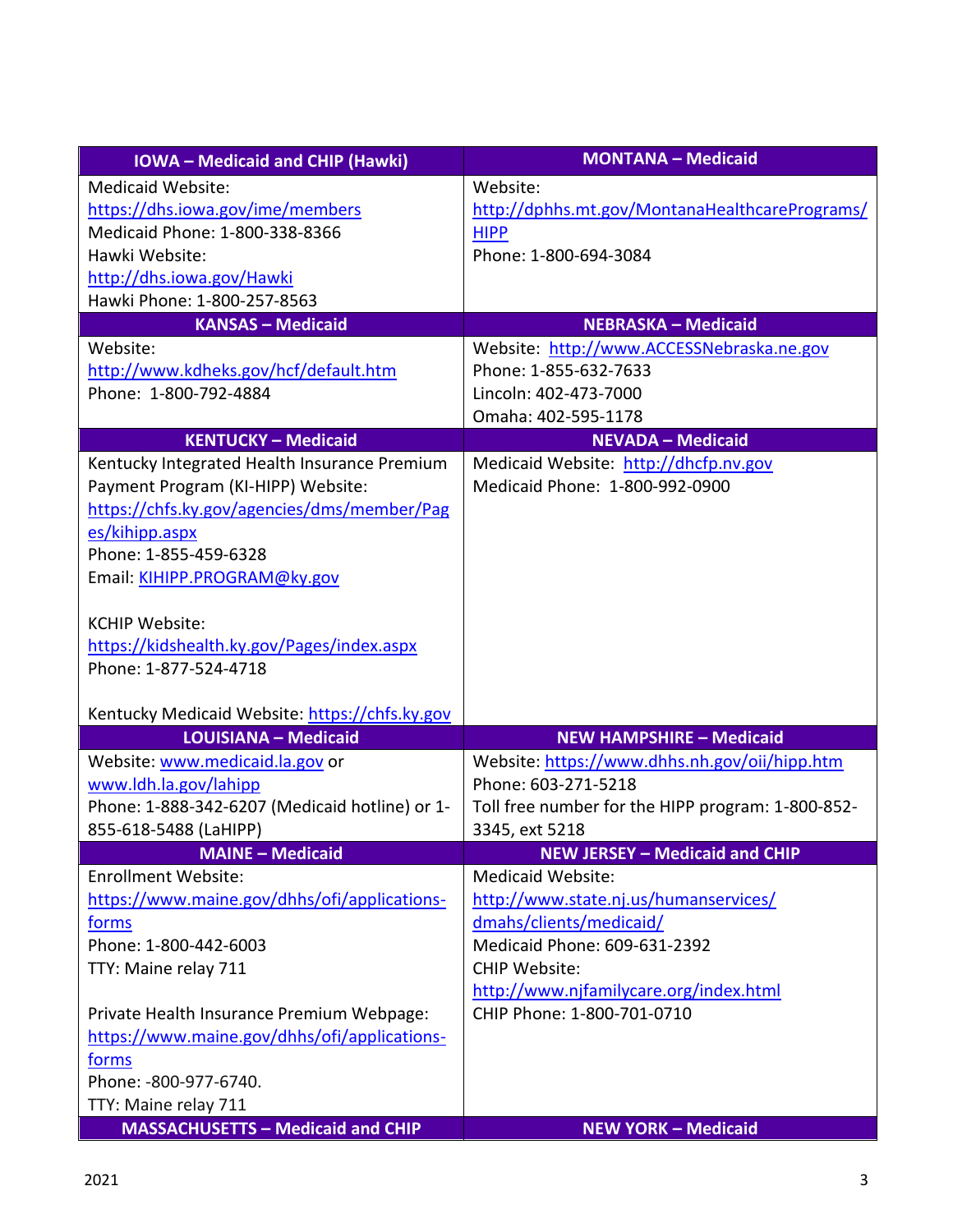| Website:<br>http://www.mass.gov/eohhs/gov/departments/<br>masshealth/<br>Phone: 1-800-862-4840                                                                                       | Website:<br>https://www.health.ny.gov/health care/medicaid/<br>Phone: 1-800-541-2831                   |
|--------------------------------------------------------------------------------------------------------------------------------------------------------------------------------------|--------------------------------------------------------------------------------------------------------|
| <b>MINNESOTA - Medicaid</b>                                                                                                                                                          | <b>NORTH CAROLINA - Medicaid</b>                                                                       |
| Website:<br>https://mn.gov/dhs/people-we-serve/children-<br>and-families/health-care/health-care-<br>programs/programs-and-services/other-<br>insurance.jsp<br>Phone: 1-800-657-3739 | Website: https://medicaid.ncdhhs.gov/<br>Phone: 919-855-4100                                           |
| <b>MISSOURI - Medicaid</b>                                                                                                                                                           | <b>NORTH DAKOTA - Medicaid</b>                                                                         |
| Website:<br>http://www.dss.mo.gov/mhd/participants/page<br>s/hipp.htm<br>Phone: 573-751-2005                                                                                         | Website:<br>http://www.nd.gov/dhs/services/medicalserv/medi<br>caid/<br>Phone: 1-844-854-4825          |
| <b>OKLAHOMA - Medicaid and CHIP</b>                                                                                                                                                  | <b>UTAH - Medicaid and CHIP</b>                                                                        |
| Website: http://www.insureoklahoma.org<br>Phone: 1-888-365-3742                                                                                                                      | Medicaid Website: https://medicaid.utah.gov/<br>CHIP Website: http://health.utah.gov/chip              |
|                                                                                                                                                                                      | Phone: 1-877-543-7669                                                                                  |
| <b>OREGON - Medicaid</b>                                                                                                                                                             | <b>VERMONT-Medicaid</b>                                                                                |
| Website:<br>http://healthcare.oregon.gov/Pages/index.aspx<br>http://www.oregonhealthcare.gov/index-<br>es.html<br>Phone: 1-800-699-9075                                              | Website: http://www.greenmountaincare.org/<br>Phone: 1-800-250-8427                                    |
| <b>PENNSYLVANIA - Medicaid</b>                                                                                                                                                       | <b>VIRGINIA - Medicaid and CHIP</b>                                                                    |
| Website:<br>https://www.dhs.pa.gov/providers/Providers/P<br>ages/Medical/HIPP-Program.aspx<br>Phone: 1-800-692-7462                                                                  | Website: https://www.coverva.org/hipp/<br>Medicaid Phone: 1-800-432-5924<br>CHIP Phone: 1-855-242-8282 |
| <b>RHODE ISLAND - Medicaid and CHIP</b>                                                                                                                                              | <b>WASHINGTON - Medicaid</b>                                                                           |
| Website: http://www.eohhs.ri.gov/<br>Phone: 1-855-697-4347, or 401-462-0311<br>(Direct RIte Share Line)                                                                              | Website: https://www.hca.wa.gov/<br>Phone: 1-800-562-3022                                              |
| <b>SOUTH CAROLINA - Medicaid</b><br>Website: https://www.scdhhs.gov                                                                                                                  | <b>WEST VIRGINIA - Medicaid</b><br>Website: http://mywvhipp.com/                                       |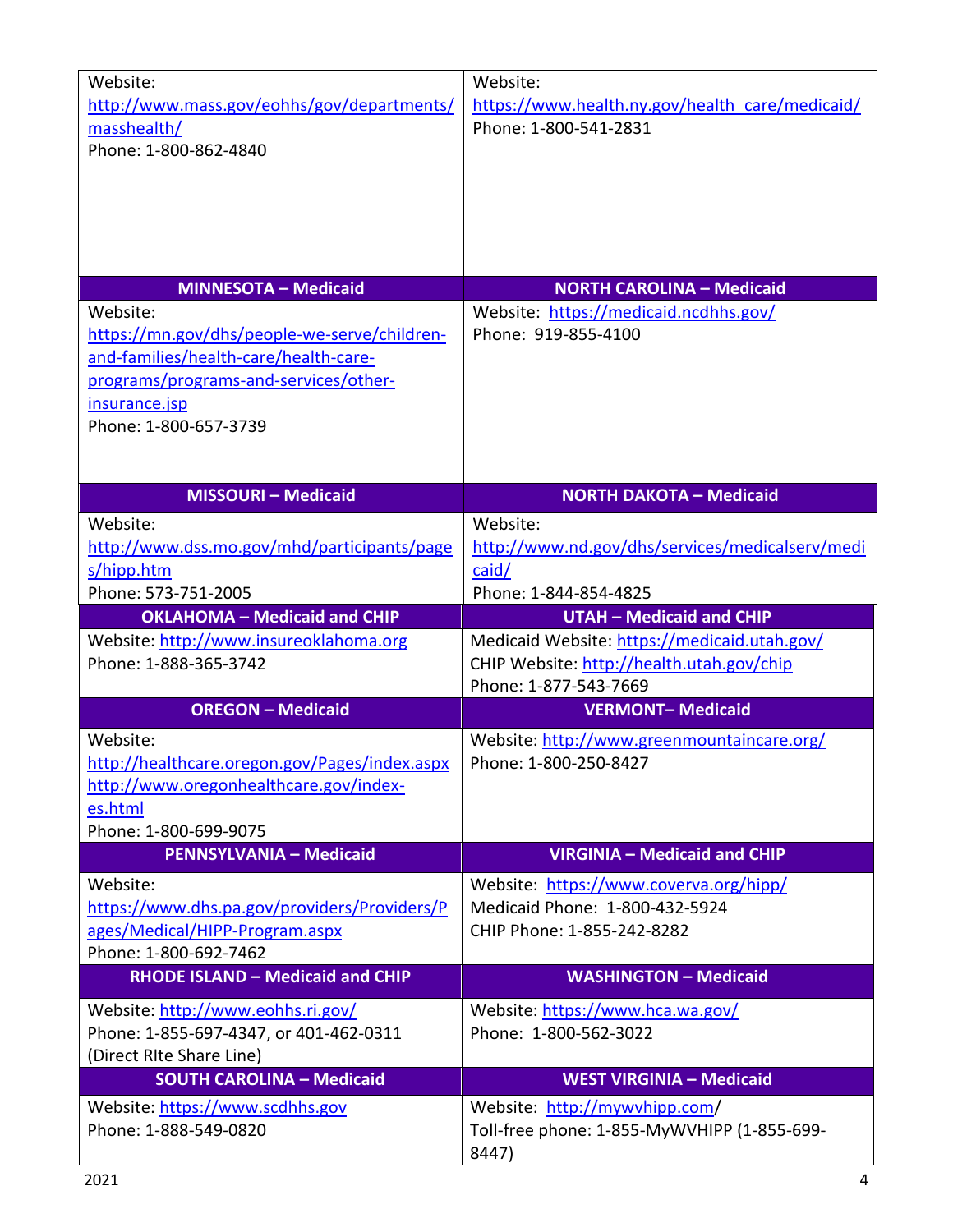| <b>SOUTH DAKOTA - Medicaid</b>                             | <b>WISCONSIN - Medicaid and CHIP</b>                                                                             |
|------------------------------------------------------------|------------------------------------------------------------------------------------------------------------------|
| Website: http://dss.sd.gov<br>Phone: 1-888-828-0059        | Website:<br>https://www.dhs.wisconsin.gov/badgercareplus/p-<br>10095.htm<br>Phone: 1-800-362-3002                |
| <b>TEXAS - Medicaid</b>                                    | <b>WYOMING - Medicaid</b>                                                                                        |
| Website: http://gethipptexas.com/<br>Phone: 1-800-440-0493 | Website:<br>https://health.wyo.gov/healthcarefin/medicaid/pro<br>grams-and-eligibility/<br>Phone: 1-800-251-1269 |

To see if any other states have added a premium assistance program since July 31, 2020, or for more information on special enrollment rights, contact either:

| U.S. Department of Labor                                                           | U.S. Department of Health and Human Services |
|------------------------------------------------------------------------------------|----------------------------------------------|
| Employee Benefits Security Administration Centers for Medicare & Medicaid Services |                                              |
| www.dol.gov/agencies/ebsa                                                          | www.cms.hhs.gov                              |
| 1-866-444-EBSA (3272)                                                              | 1-877-267-2323, Menu Option 4, Ext. 61565    |

#### **Paperwork Reduction Act Statement**

According to the Paperwork Reduction Act of 1995 (Pub. L. 104-13) (PRA), no persons are required to respond to a collection of information unless such collection displays a valid Office of Management and Budget (OMB) control number. The Department notes that a Federal agency cannot conduct or sponsor a collection of information unless it is approved by OMB under the PRA, and displays a currently valid OMB control number, and the public is not required to respond to a collection of information unless it displays a currently valid OMB control number. See 44 U.S.C. 3507. Also, notwithstanding any other provisions of law, no person shall be subject to penalty for failing to comply with a collection of information if the collection of information does not display a currently valid OMB control number. See 44 U.S.C. 3512.

The public reporting burden for this collection of information is estimated to average approximately seven minutes per respondent. Interested parties are encouraged to send comments regarding the burden estimate or any other aspect of this collection of information, including suggestions for reducing this burden, to the U.S. Department of Labor, Employee Benefits Security Administration, Office of Policy and Research, Attention: PRA Clearance Officer, 200 Constitution Avenue, N.W., Room N-5718, Washington, DC 20210 or email [ebsa.opr@dol.gov](mailto:ebsa.opr@dol.gov) and reference the OMB Control Number 1210-0137.

OMB Control Number 1210-0137 (expires 1/31/2023)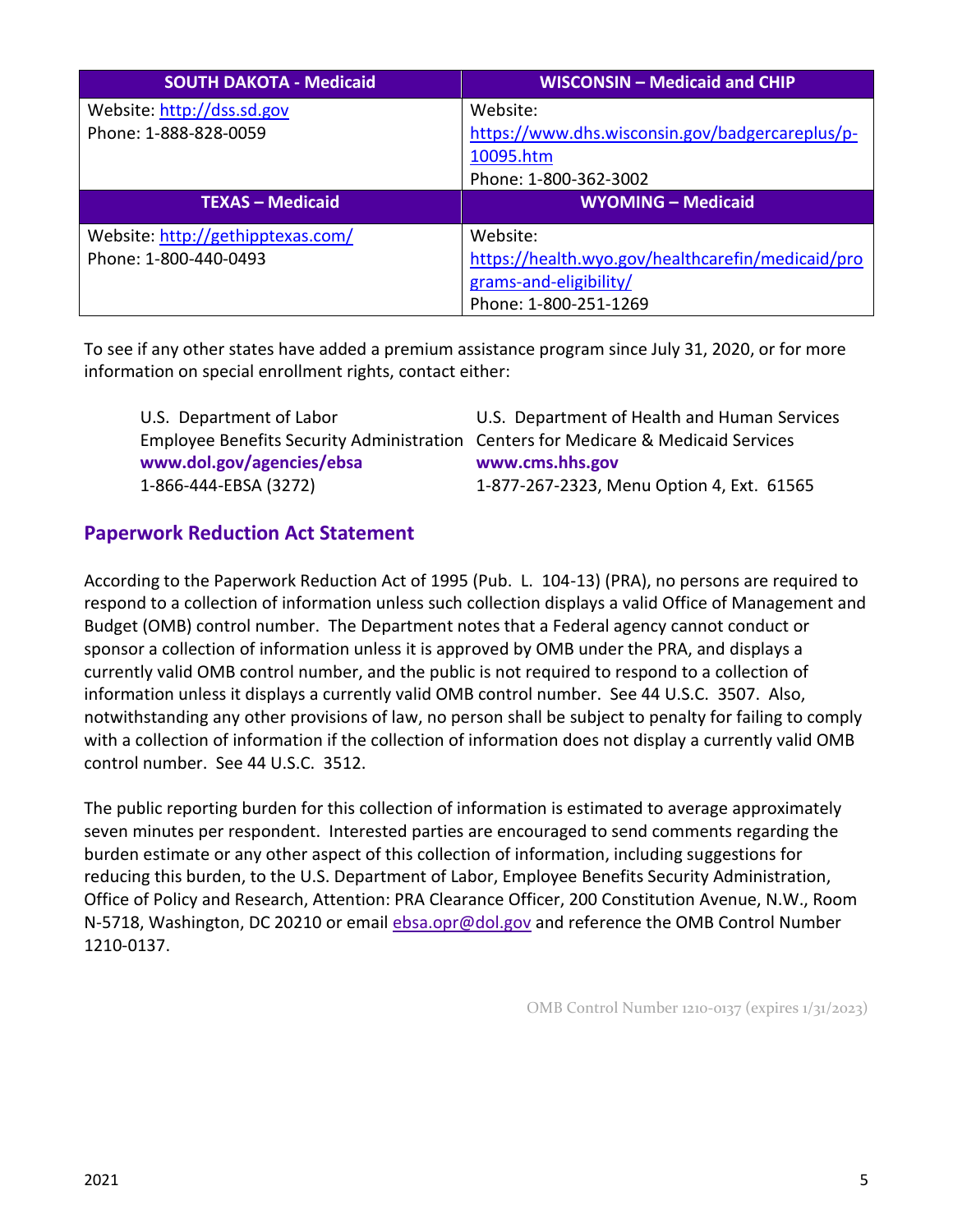## **(Lubrizol CDHPs: Core, Standard, Plus; The Lubrizol OOA)**

## **Women's Health and Cancer Rights Act**

<span id="page-7-0"></span>If you have had or are going to have a mastectomy, you may be entitled to certain benefits under the Women's Health and Cancer Rights Act of 1998 (WHCRA). For individuals receiving mastectomy-related benefits, coverage will be provided in a manner determined in consultation with the attending physician and the patient, for:

- All stages of reconstruction of the breast on which the mastectomy was performed;
- Surgery and reconstruction of the other breast to produce a symmetrical appearance;
- Prostheses; and
- Treatment of physical complications of the mastectomy, including lymphedema.

These benefits will be provided subject to the same deductibles and coinsurance applicable to other medical and surgical benefits provided under this plan. Therefore, the following deductibles and coinsurance apply:

| <b>FEATURE</b>                                   | Core                               | <b>Standard</b>                | Plus                               | Lubrizol OOA!                      |
|--------------------------------------------------|------------------------------------|--------------------------------|------------------------------------|------------------------------------|
|                                                  | Individual . 2-person . Family     | Individual . 2-person . Family | Individual . 2-person . Family     | Individual . 2-person . Family     |
| Annual<br>Deductible'                            | $$4,250 \cdot $6,375 \cdot $8,500$ | \$3,250 + \$4,875 + \$6,500    | $$2,250 \cdot $3,375 \cdot $4,500$ | $$3.250 \cdot $4.875 \cdot $6.500$ |
|                                                  | <b>You Pay</b>                     | You Pay                        | You Pay                            | You Pay                            |
| Medical<br>Coinsurance<br>Network<br>Non-network | 20%<br>40%                         | <b>SOUTHERN</b><br>20%<br>40%  | 20%<br>40%                         | 1,400,000<br>20%<br>20%            |

For more information about WHCRA required coverage, please call UnitedHealthcare at 1-877-706-1735.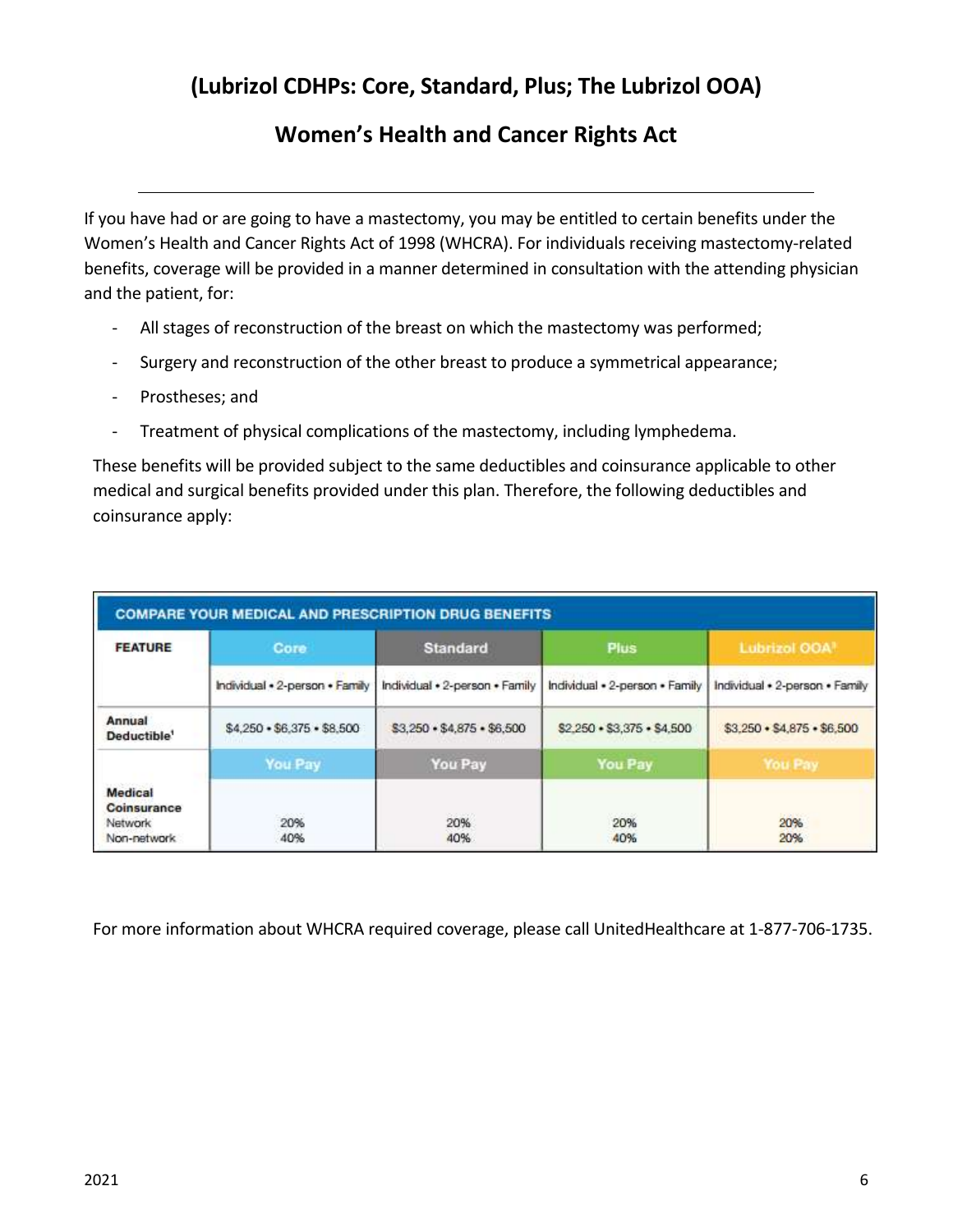## **(Lubrizol CDHPs: Core, Standard, Plus; The Lubrizol OOA)**

## **Newborns' and Mothers' Health Protection Act**

<span id="page-8-0"></span>Your health plan, as required by the Newborns' and Mothers' Health Protection Act of 1996, provides benefits for a hospital length of stay in connection with childbirth for the mother or newborn child of no less than 48 hours following vaginal delivery, or no less than 96 hours following a delivery by cesarean section. The plan may pay for a shorter stay if the attending physician or other provider, after consultation with the mother, discharges the mother or newborn earlier. The plan does not require that a physician or other health care provider obtain authorization for prescribing a length of stay of up to 48 hours (or 96 hours). For more information, please call UnitedHealthcare at 1-877-706-1735.

# **(Lubrizol group health plans/HIPAA)**

# **Special Enrollment Notice**

<span id="page-8-1"></span>If you are declining enrollment for yourself or your dependents (including your spouse) because of other health insurance or group health plan coverage, you may be able to enroll yourself and your dependents in this plan if you or your dependents lose eligibility for that other coverage (or if the employer stops contributing toward your or your dependents' other coverage). However, you must request enrollment within 30 days after your or your dependents' other coverage ends (or after the employer stops contributing toward the other coverage).

In addition, if you have a new dependent as a result of marriage, birth, adoption, or placement for adoption, you may be able to enroll yourself and your dependents. However, you must request enrollment within 30 days (60 days for a newborn) after the marriage, birth, adoption, or placement for adoption.

To request special enrollment or for more information, contact the Lubrizol Benefits Center at 1-844-747- 1641.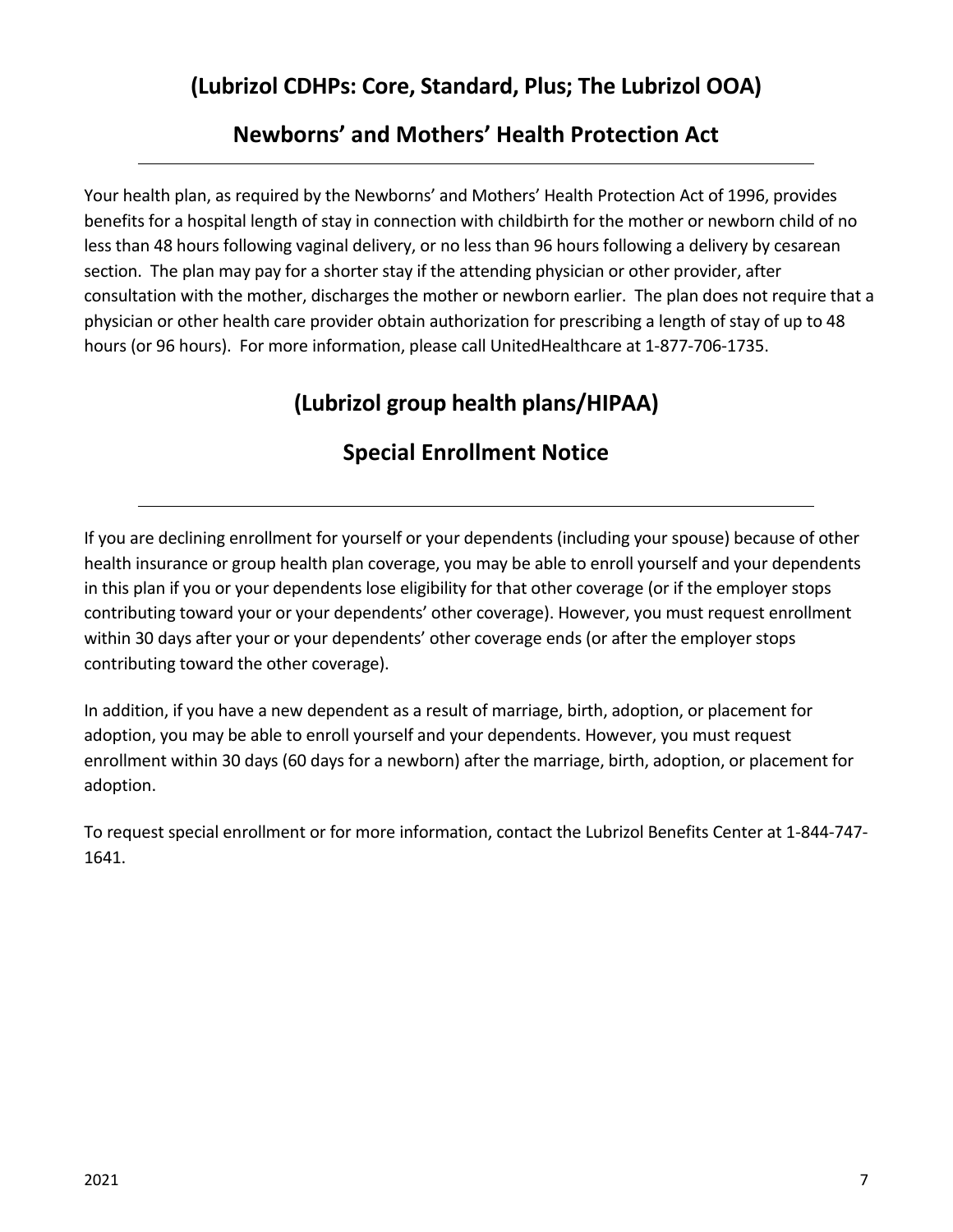## **Notice Regarding Privacy of Protected Health Information**

#### <span id="page-9-0"></span>THIS NOTICE DESCRIBES HOW MEDICAL INFORMATION ABOUT YOU MAY BE USED AND DISCLOSED AND HOW YOU CAN GET ACCESS TO THIS INFORMATION. PLEASE REVIEW IT CAREFULLY.

Federal regulations under the Health Insurance Portability and Accountability Act (HIPAA) require that the plan provide you with this Notice Regarding Privacy of Protected Health Information. This notice describes (1) how the plan may use and disclose your protected health information, (2) your rights to access and control your protected health information and (3) the plan's duties and contact information.

### **Protected Health Information**

"Protected health information" is health information created or received by the plan that contains information that may be used to identify you, such as your name or address. It includes written or verbal health information that relates to your past, present or future physical or mental health; the provision of health care to you; and your past, present or future payment for health care.

## **The Use and Disclosure of Protected Health Information in Payment and Health Care Operations**

Your protected health information may be used and disclosed by the plan in the course of providing payment for treatment and conducting medical, prescription, vision and dental claims operations. Any disclosures may be made in writing, electronically, by facsimile, or orally. The plan may also use or disclose your protected health information in other circumstances if you authorize the use or disclosure, or if state law or the HIPAA privacy regulations authorize the use or disclosure.

**Treatment.** The plan may use or disclose your protected health information in connection with your treatment, which includes the provision, coordination or management of health care and related services. For example, the plan may disclose information to a treating specialist the name of your regular doctor so that the specialist may request the transfer of your test results from your doctor.

**Payment.** The plan may use or disclose your protected health information to provide payment to you or your health care providers for services rendered to you by your health care providers. These uses or disclosures may include disclosures to your health care provider or to another group health care plan or insurer to obtain the information needed to process your claim for benefits.

**Operations.** The plan may use or disclose your protected health information when needed for the plan's medical, prescription, and dental claims operations for the purposes of management and administration of the plan. For example, the plan may use your information for claims operations including: utilization management; disease management program activities; administration of the plan's subrogation provisions; coordination of benefits; claims management; reviewing provider performance and plan performance; activities relating to the creation, renewal or replacement of a contract of health insurance or health benefits; conducting or arranging for medical review, legal services, actuarial services and auditing functions, including fraud and abuse detection and compliance programs; business planning and development; systems maintenance; and management activities.

**Other Uses and Disclosures.** The plan may also use or disclose your protected health information to provide appointment reminders; to describe or recommend treatment alternatives or to provide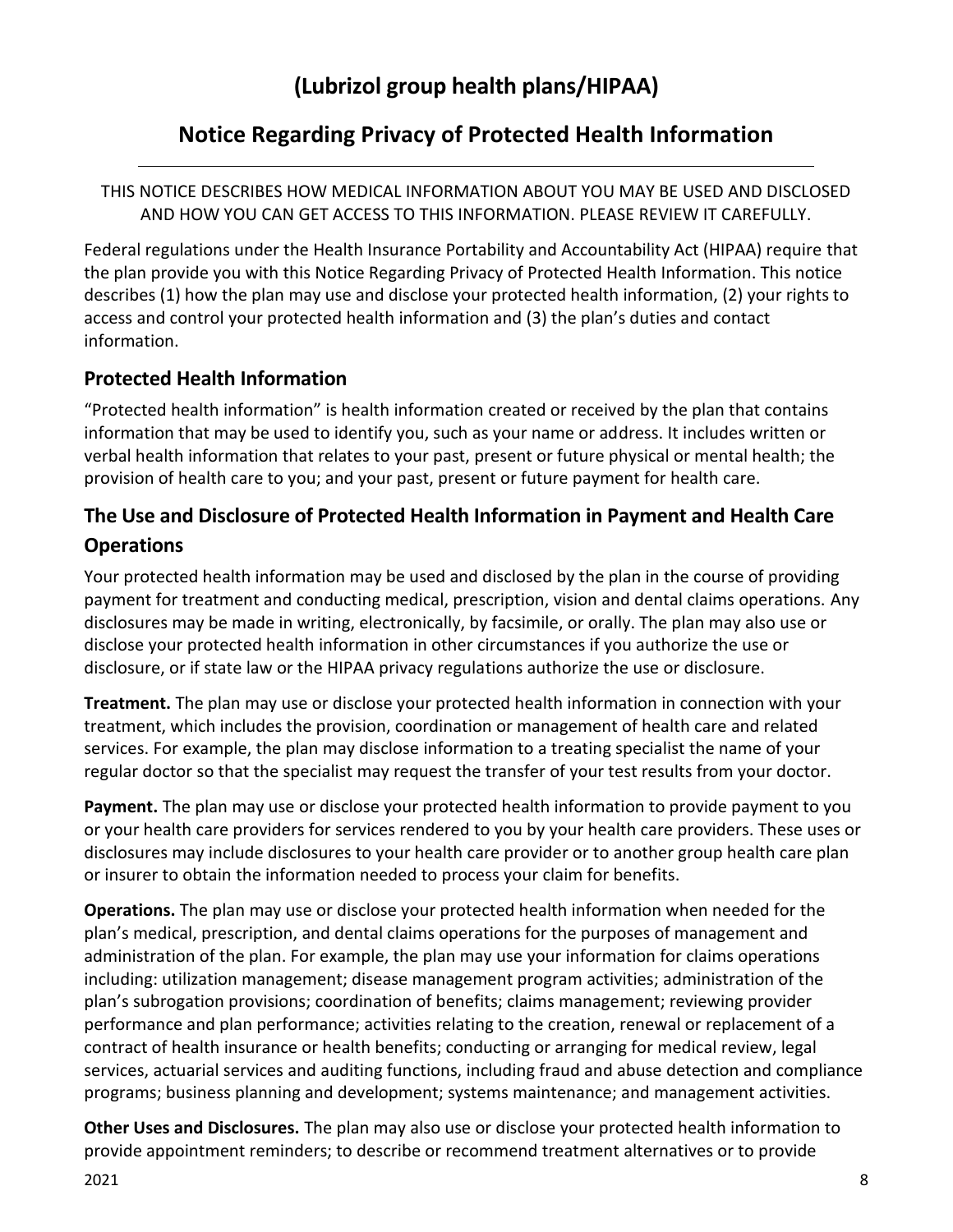information about other health-related benefits and services that may be of interest to you.

The plan may use or disclose protected health information for underwriting purposes as permitted by law, but the plan cannot use or disclose your genetic information for that purpose. Underwriting purposes include eligibility rules or determinations, including eligibility for enrollment or continued enrollment and for benefits under the plan; calculating premium or contribution amounts under the plan; applying pre-existing condition exclusions, if any; or activities related to creating, renewing or replacing any health insurance contract or health benefits. The plan may also disclose protected health information to The Lubrizol Corporation, the sponsor of the plan. Any disclosure to The Lubrizol Corporation will be in accordance with the HIPAA privacy regulations.

## **Additional Uses and Disclosures Permitted without Authorization or an Opportunity to Object**

In addition to payment and health care operations, the plan may use or disclose your protected health information without your permission or authorization in certain circumstances, including:

**When Legally Required.** The plan will comply with any federal, state or local law that requires it to disclose your protected health information.

**For Judicial and Administrative Proceedings.** The plan may disclose your protected health information for any judicial or administrative proceeding if the disclosure is expressly authorized by an order of a court or administrative tribunal as expressly authorized by the order or a signed authorization is provided.

**For Workers' Compensation.** The plan may disclose your protected health information to comply with workers' compensation laws or similar Programs.

### **Uses and Disclosures Permitted with an Opportunity to Object**

Subject to your objection, the plan may disclose your protected health information to a family member or close personal friend if the disclosure is directly relevant to the person's involvement in your care or payment related to your care. The plan will inform you orally or in writing of these uses and disclosures of your protected health information as well as provide you with an opportunity to object in advance. Your agreement or objection to the uses and disclosures can be oral or in writing. If you do not respond to these disclosures, the plan is able to infer from the circumstances that you do not object, or the plan determines that it is in your best interests for the plan to disclose information that is directly relevant to the person's involvement with your care, then the plan may disclose your protected health information. If you are incapacitated or in an emergency situation, the plan may determine if the disclosure is in your best interests and, if that determination is made, may only disclose information directly relevant to your health care.

### **Uses and Disclosures Authorized by You**

Other than the circumstances described above, the plan will not disclose your health information unless you provide written authorization. In particular the plan will not, without your authorization, use or disclose your health information that consists of psychotherapy notes, except to defend itself in a legal action or other proceeding brought by you or as otherwise permitted by law. The plan must also obtain your authorization to use or disclose your information for most marketing purposes or to sell your information. You may revoke your authorization in writing at any time except to the extent that the plan has taken action in reliance upon the authorization.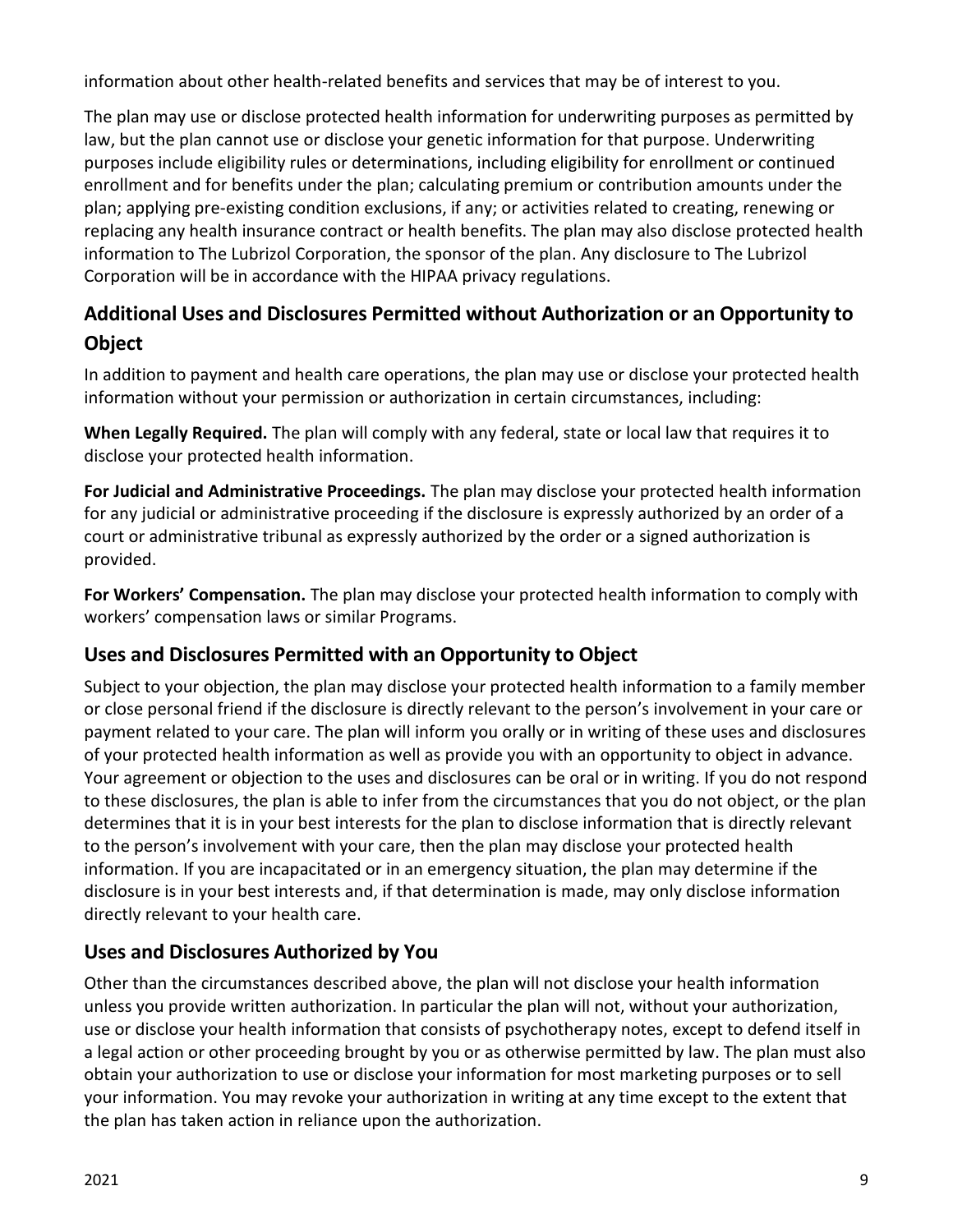## **Your Rights**

You have certain rights regarding your protected health information under the HIPAA privacy regulations. These rights include:

**The right to inspect and copy your protected health information.** For as long as the plan holds your protected health information, you may inspect and obtain a copy of the information included in a designated record set. A "designated record set" contains enrollment, payment, claims adjudication and case or medical management records systems maintained by or for the plan, as well as any other records the plan uses to make decisions regarding health care benefits provided to you. The plan may deny your request to inspect or copy your protected health information if the plan determines that the access requested is likely to endanger your life or safety or that of another person, or that it is likely to cause substantial harm to another person referred to in the information. You have the right to request a review of this decision.

In addition, you may not inspect or copy certain records by law, including:

- 1) information compiled in reasonable anticipation of, or for use in, a civil, criminal, or administrative action or proceeding; and
- 2) protected health information that is subject to a law that prohibits access to protected health information.

You have the right to have a decision to deny access reviewed in some situations. You must submit a written request to the plan's Privacy Officer to inspect and copy your health information. The plan may charge you a fee for the costs of copying, mailing, or other costs incurred by the plan in complying with your request. Please contact the Privacy Officer at the number given at the end of this notice if you have any questions about access to your medical information.

**The right to request a restriction on uses and disclosures of your protected health information.** You may request that the plan not use or disclose specific sections of your protected health information for the purposes of payment or health care operations. Additionally, you may request that the plan not disclose your health information to family members or friends who may be involved in your care or for notification purposes described in this notice. In your request, you must specify the scope of restriction requested as well as the individuals for whom you want the restriction to apply. Your request should be directed to the Privacy Officer. The plan may choose to deny your request for a restriction, in which case the plan will notify you of its decision. Once the plan agrees to the requested restriction, the plan may not violate that restriction unless use or disclosure of the relevant information is needed to provide emergency treatment. The plan may terminate the agreement to a restriction in some cases.

**The right to request to receive confidential communications from the plan by alternative means or at an alternative location.** You have the right to request to receive communications of protected health information from the plan through alternative means or at an alternative location if you clearly state that the disclosure of all or part of that information could endanger you. The plan will make every effort to comply with reasonable requests. However, the plan may condition its compliance by asking you for information regarding the procurement of payment or specific information regarding an alternative address or other method of contact.

You are not required to provide an explanation for your request. Requests should be made in writing to the Privacy Officer.

**The right to request an amendment of your protected health information.** During the time that the plan holds your protected health information, you may request an amendment of your information in a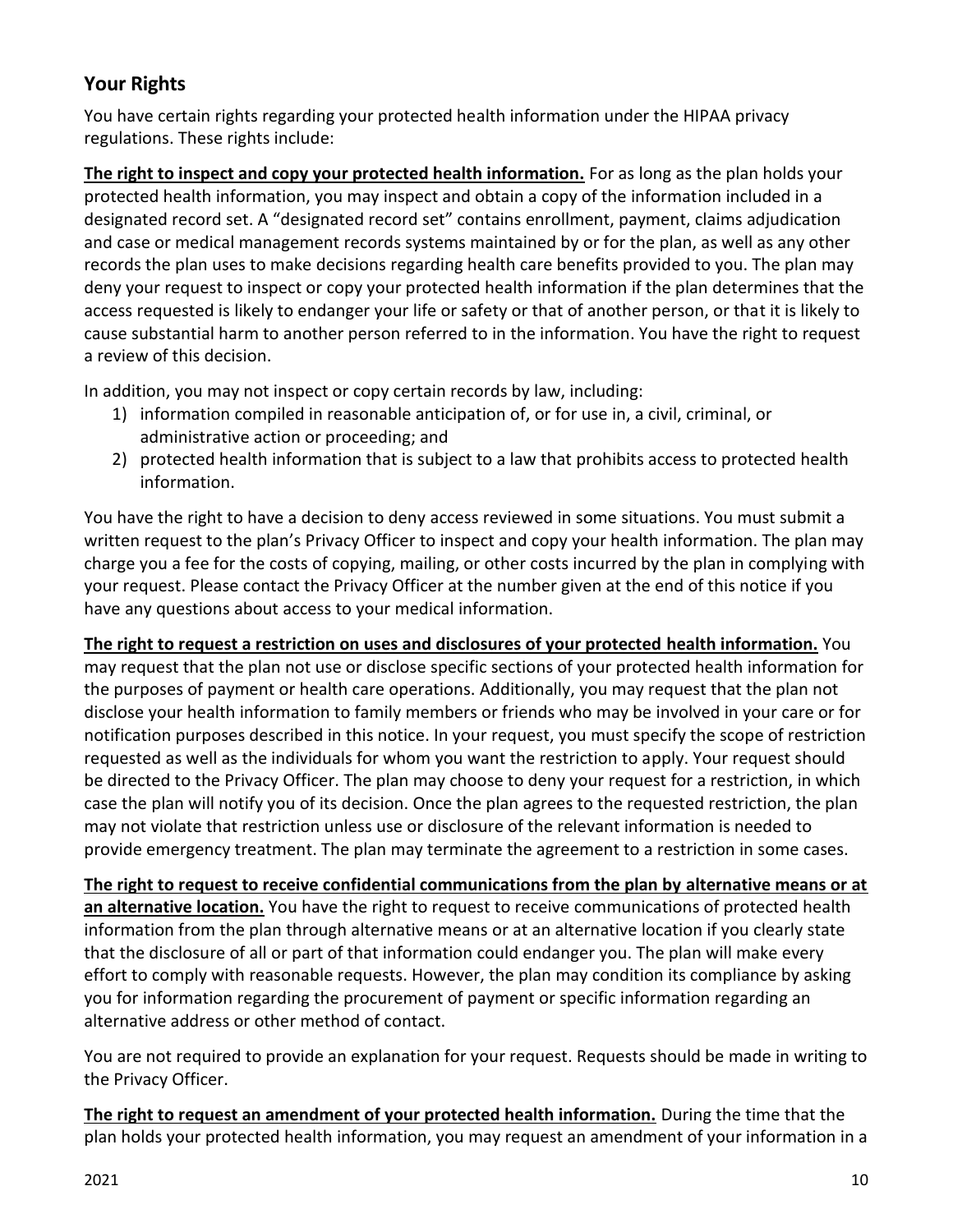designated record set. The plan may deny your request in some instances. However, should the plan deny your request for amendment, you have the right to file a statement of disagreement with the plan. In turn, the plan may develop a rebuttal to your statement. If it does so, the plan will provide you with a copy of the rebuttal. Requests for amendment must be submitted in writing to the Privacy Officer. Your written request must supply a reason to support the requested amendments.

**The right to request an accounting of certain disclosures.** You have the right to request an accounting of the plan's disclosures of your protected health information made for the purposes other than payment or health care operations as described in this notice. The plan is not required to account for disclosures (1) you requested, (2) you authorized by signing an authorization form, (3) to friends or family members involved in your care and (4) certain other disclosures the plan is permitted to make without your authorization. The request for an accounting must be made in writing to the Privacy Officer and should state the time period that you wish the accounting to include, up to a six-year period. The plan is not required to provide an accounting for disclosures that took place prior to April 14, 2003. The plan will not charge you for the first accounting you request in any 12-month period. Subsequent accountings may require a fee based on the plan's reasonable costs for compliance of the request.

**The right to receive a paper copy of this notice.** The plan will provide a separate paper copy of this notice upon request even if you have already been given a copy of it or have agreed to review it electronically.

### **The Plan's Duties**

The plan is required by law to ensure the privacy of your protected health information, to provide you with this notice of your rights and the plan's legal duties and privacy practices, and to notify you in the event of a breach of your unsecured protected health information. The plan must abide by the terms of this notice, as may be amended periodically. The plan reserves the right to change the terms of this notice and to make the new notice provisions effective for all protected health information that the plan collects and maintains. If the plan alters its notice, the plan will provide a copy of the revised notice through regular mail or in person.

### **Complaints**

If you believe that your privacy rights have been violated, you have the right to relay complaints to the plan and to the Secretary of the Department of Health and Human Services. You may provide complaints to the plan verbally or in writing. These complaints should be directed to the Privacy Officer. The plan encourages you to relay any concerns you may have regarding the privacy of your information. You will not be retaliated against in any way for filing a complaint.

#### **Contact Person**

The Plan's contact person regarding the plan's duties and your rights under the HIPAA privacy regulations is the Privacy Officer. The Privacy Officer can provide information regarding issues related to this notice by request. Complaints to the plan should be directed to the Privacy Officer at the following address:

> HIPAA Privacy Officer The Lubrizol Corporation 29400 Lakeland Boulevard – 491A Wickliffe, OH 44092

The Privacy Officer can be contacted by telephone at 440-347-1757.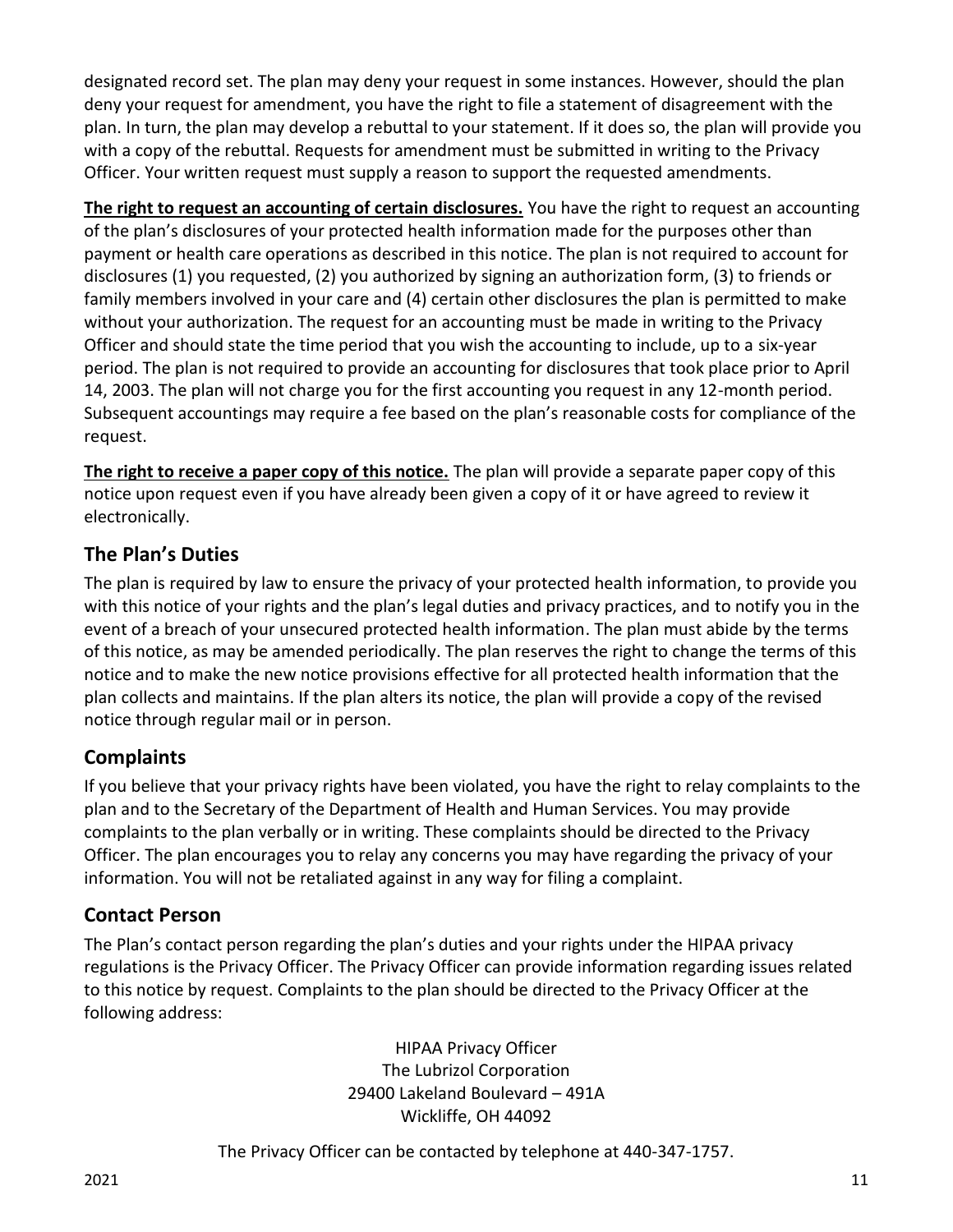## **(Lubrizol CDHPs: Core, Standard, Plus; The Lubrizol OOA)**

# **Important Notice from The Lubrizol Corporation About Your Prescription Drug Coverage and Medicare**

<span id="page-13-0"></span>**If you or your dependents have Medicare or will become eligible for Medicare in the next 12 months, a Federal law gives you more choices about your prescription drug coverage.**

If you or your family members are not currently covered by Medicare and won't become covered by Medicare in the next 12 months, this notice does not apply to you.

Please read this notice carefully. This notice has information about your current prescription drug coverage with The Lubrizol Corporation and about your options under Medicare's prescription drug coverage. This information can help you decide whether or not you want to join a Medicare drug plan. If you are considering joining, you should compare your current coverage, including which drugs are covered at what cost, with the coverage and costs of the plans offering Medicare prescription drug coverage in your area. Information about where you can get help to make decisions about your prescription drug coverage is at the end of this notice.

There are two important things you need to know about your current coverage and Medicare's prescription drug coverage:

- 1) Medicare prescription drug coverage became available in 2006 to everyone with Medicare. You can get this coverage if you join a Medicare Prescription Drug Plan or join a Medicare Advantage Plan (like an HMO or PPO) that offers prescription drug coverage. All Medicare drug plans provide at least a standard level of coverage set by Medicare. Some plans may also offer more coverage for a higher monthly premium.
- 2) The Lubrizol Corporation has determined that the prescription drug coverage offered by CVS Caremark is, on average for all plan participants, expected to pay out as much as standard Medicare prescription drug coverage pays and is therefore considered Creditable Coverage. Because your existing coverage is Creditable Coverage, you can keep this coverage and not pay a higher premium (a penalty) if you later decide to join a Medicare drug plan.

**When Can You Join A Medicare Drug Plan?** You can join a Medicare drug plan when you first become eligible for Medicare and each year from October 15th through December 7th. However, if you lose your current creditable prescription drug coverage through no fault of your own, you will also be eligible for a two (2) month Special Enrollment Period (SEP) to join a Medicare drug plan.

**What Happens To Your Current Coverage If You Decide to Join A Medicare Drug Plan?** If you or your dependent(s) decide to join a Medicare drug plan, your Lubrizol prescription drug plan will be affected. For those individuals who enroll in a Medicare Part D plan, coverage under the Lubrizol prescription drug plan will continue for the individual and all covered dependents and will coordinate with Medicare. See pages 7- 9 of the CMS Disclosure of Creditable Coverage To Medicare Part D Eligible Individuals Guidance (available at http://www.cms.hhs.gov/CreditableCoverage/), which outlines the prescription drug plan provisions/options that Medicare eligible individuals may have available to them when they become eligible for Medicare Part D.)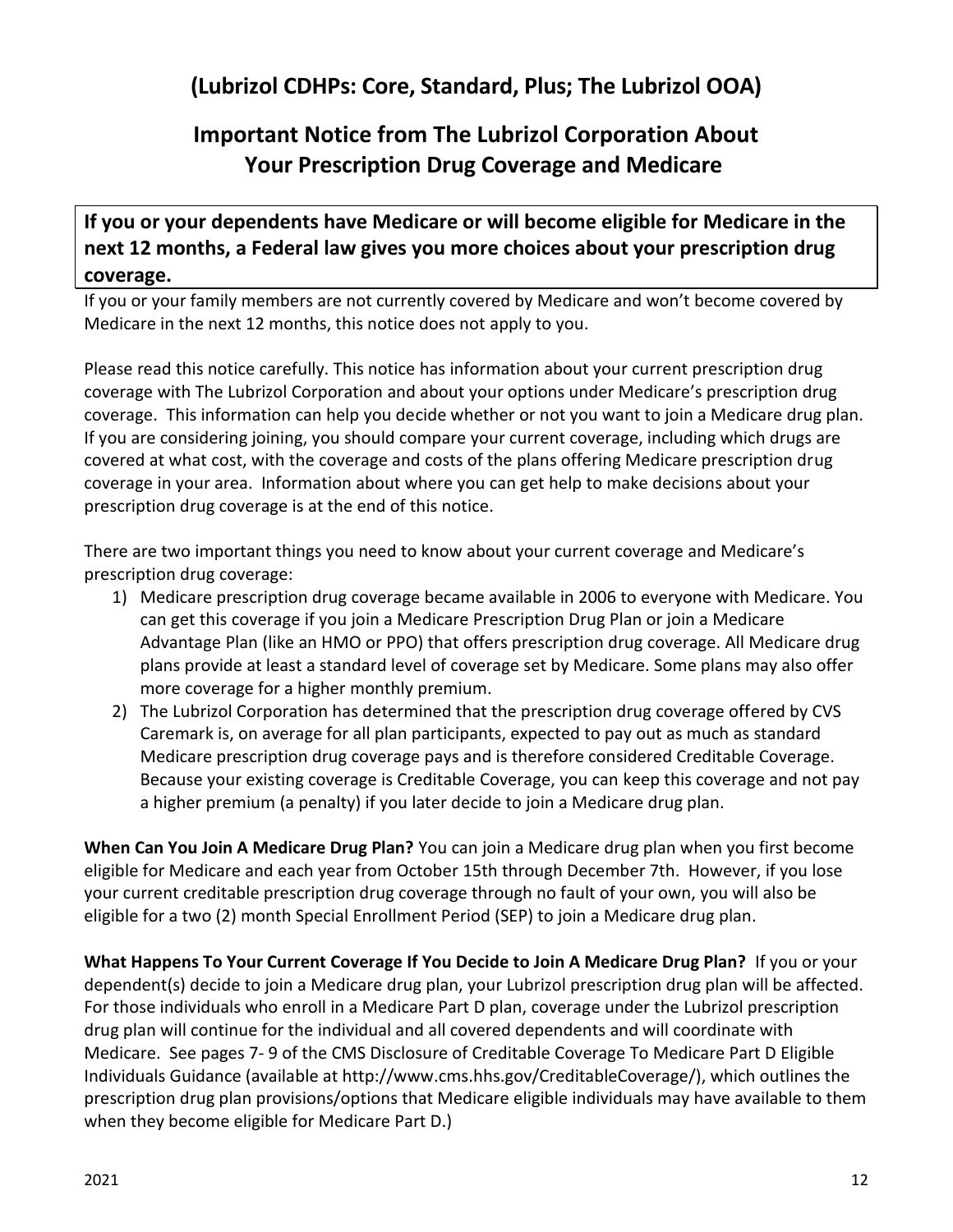#### **When Will You Pay A Higher Premium (Penalty) To Join A Medicare Drug Plan?**

You should also know that if you drop or lose your current coverage with The Lubrizol Corporation and don't join a Medicare drug plan within 63 continuous days after your current coverage ends, you may pay a higher premium (a penalty) to join a Medicare drug plan later.

If you go 63 continuous days or longer without creditable prescription drug coverage, your monthly premium may go up by at least 1% of the Medicare base beneficiary premium per month for every month that you did not have that coverage. For example, if you go nineteen months without creditable coverage, your premium may consistently be at least 19% higher than the Medicare base beneficiary premium. You may have to pay this higher premium (a penalty) as long as you have Medicare prescription drug coverage. In addition, you may have to wait until the following October to join.

#### **For More Information About This Notice or Your Current Prescription Drug Coverage**

Contact your local benefits representative for additional information or call the Lubrizol Benefits Center at 1-866-889-7948.

**NOTE:** You will get this notice each year. You will also get it before the next period you can join a Medicare drug plan, and if the coverage through The Lubrizol Corporation changes. You also may request a copy of this notice at any time.

#### **For More Information About Your Options Under Medicare Prescription Drug Coverage**

More detailed information about Medicare plans that offer prescription drug coverage is in the "Medicare & You" handbook. You'll get a copy of the handbook in the mail every year from Medicare. You may also be contacted directly by Medicare drug plans.

For more information about Medicare prescription drug coverage:

- Visit www.medicare.gov
- Call your State Health Insurance Assistance Program (see the inside back cover of your copy of the "Medicare & You" handbook for their telephone number) for personalized help
- Call 1-800-MEDICARE (1-800-633-4227). TTY users should call 1-877-486-2048.

If you have limited income and resources, extra help paying for Medicare prescription drug coverage is available. For information about this extra help, visit Social Security on the web at www.socialsecurity.gov, or call them at 1-800-772-1213 (TTY 1-800-325-0778).

**Remember: Keep this Creditable Coverage notice. If you decide to join one of the Medicare drug plans, you may be required to provide a copy of this notice when you join to show whether or not you have maintained creditable coverage and, therefore, whether or not you are required to pay a higher premium (a penalty).**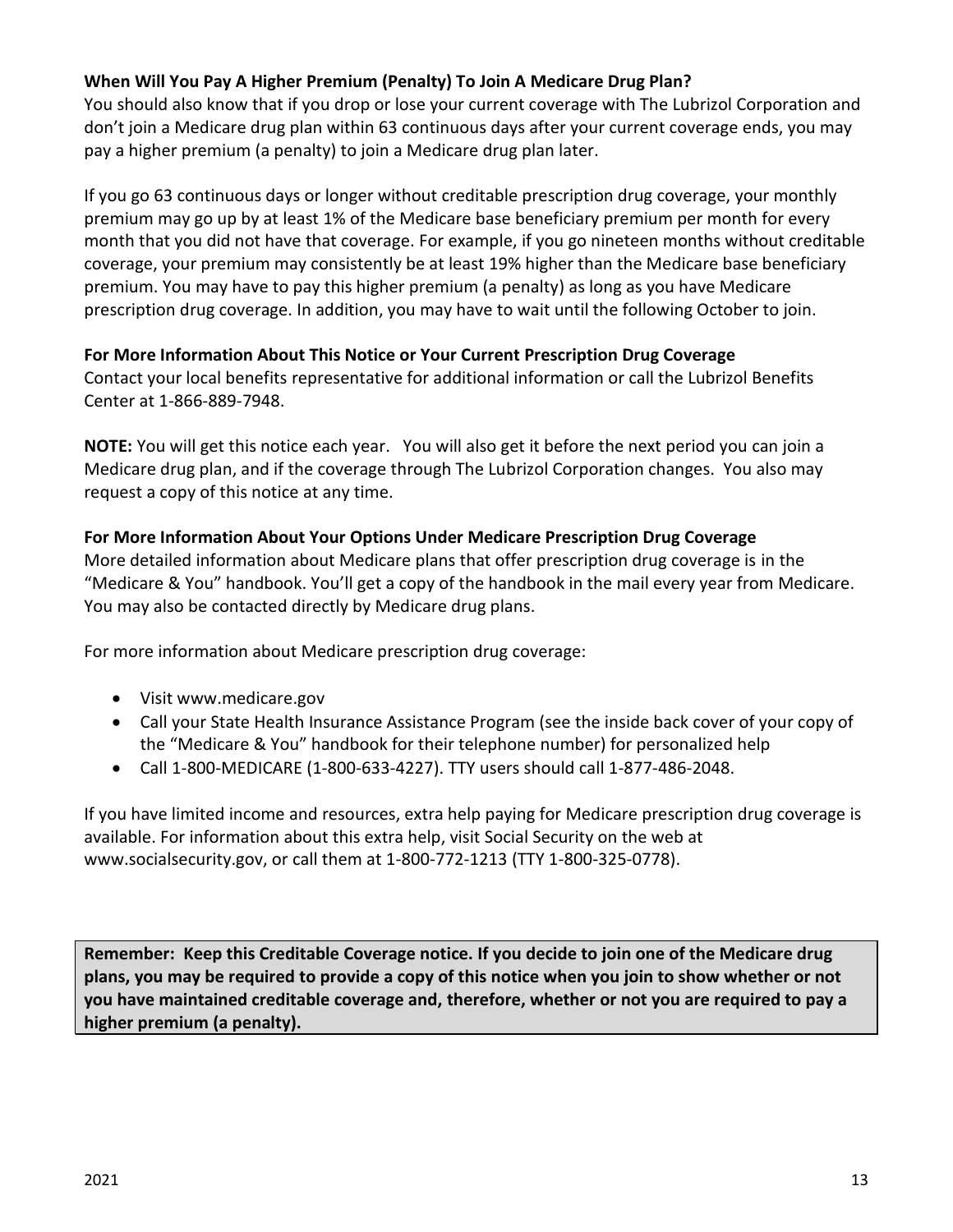# **The Lubrizol Corporation Employee Benefits Plan Summary of Material Modifications**

<span id="page-15-0"></span>The following is a Summary of Material Modifications (SMM) and amends the Summary Plan Description (SPD) for The Lubrizol Corporation Employee Benefits Plan (the Plan). This is a required communication and you should keep this SMM with your SPD for future reference. Copies of the Plan's SPD may also be found on the Benefits website at [https://benefits.lubrizol.com.](https://benefits.lubrizol.com/Benefits-Basics/Medical-and-Prescription-Summary-Plan-Descriptions) The changes to the Plan described below are effective January 1, 2020.

The following is only a summary. In the case of a conflict between the information presented below and the Plan, the Plan provisions will govern.

### <span id="page-15-1"></span>**Medical and Prescription Drug Changes**

#### <span id="page-15-2"></span>**2021 Comparison of Medical and Prescription Drug Benefits**

See below for a comparison of the 2021 medical plan options.

| <b>COMPARE YOUR MEDICAL AND PRESCRIPTION DRUG BENEFITS</b> |                                                                                                                                                                    |                                                                                                                                                                    |                                                                                                                                                                    |                                                                                                                                                                    |
|------------------------------------------------------------|--------------------------------------------------------------------------------------------------------------------------------------------------------------------|--------------------------------------------------------------------------------------------------------------------------------------------------------------------|--------------------------------------------------------------------------------------------------------------------------------------------------------------------|--------------------------------------------------------------------------------------------------------------------------------------------------------------------|
| <b>FEATURE</b>                                             | Core                                                                                                                                                               | <b>Standard</b>                                                                                                                                                    | <b>Plus</b>                                                                                                                                                        | Lubrizol OOA                                                                                                                                                       |
|                                                            | Individual . 2-person . Family                                                                                                                                     | Individual . 2-person . Family                                                                                                                                     | Individual . 2-person . Family                                                                                                                                     | Individual . 2-person . Family                                                                                                                                     |
| Annual<br>Deductible <sup>1</sup>                          | $$4,250 \cdot $6,375 \cdot $8,500$                                                                                                                                 | $$3,250 \cdot $4,875 \cdot $6,500$                                                                                                                                 | \$2,250 · \$3,375 · \$4,500                                                                                                                                        | $$3.250 \cdot $4.875 \cdot $6.500$                                                                                                                                 |
| Lubrizol's<br><b>Annual HSA</b><br><b>Contribution</b>     | <b>N/A</b>                                                                                                                                                         | $$500 \cdot $750 \cdot $1,000$                                                                                                                                     | $$1,000 - $1,500 - $2,000$                                                                                                                                         | $$500 \cdot $750 \cdot $1,000$                                                                                                                                     |
|                                                            | You Pay                                                                                                                                                            | <b>You Pay</b>                                                                                                                                                     | You Pay                                                                                                                                                            | You Pay                                                                                                                                                            |
| Medical<br>Coinsurance<br>Network<br>Non-network           | 20%<br>40%                                                                                                                                                         | 20%<br>40%                                                                                                                                                         | 20%<br>40%                                                                                                                                                         | 20%<br>20%                                                                                                                                                         |
| <b>Emergency</b><br><b>Room Visits</b>                     | 20%                                                                                                                                                                | 20%                                                                                                                                                                | 20%                                                                                                                                                                | 20%                                                                                                                                                                |
| Hearing                                                    | Hearing aid, hearing aid<br>exams and diagnostic<br>hearing care (not preventive)<br>have \$500 limit, payable<br>every two years                                  | Hearing aid, hearing aid<br>exams and diagnostic<br>hearing care (not preventive)<br>have \$500 limit, payable<br>every two years                                  | Hearing aid, hearing aid<br>exams and diagnostic<br>hearing care (not preventive)<br>have \$500 limit, payable<br>every two years                                  | Hearing aid, hearing aid<br>exams and diagnostic<br>hearing care (not preventive)<br>have \$500 limit, payable<br>every two years                                  |
| Prescription<br>Drug - Retail<br>and Mail Order            | Preventive Maintenance: 0%<br>Generic: 10%<br>Brand Formulary: 20%<br>Brand Non-formulary: 30%<br>Biotech/Specialty<br>(available only through<br>mail order): 35% | Preventive Maintenance: 0%<br>Generic: 10%<br>Brand Formulary: 20%<br>Brand Non-formulary: 30%<br>Biotech/Specialty<br>(available only through<br>mail order): 35% | Preventive Maintenance: 0%<br>Generic: 10%<br>Brand Formulary: 20%<br>Brand Non-formulary: 30%<br>Biotech/Specialty<br>(available only through<br>mail order): 35% | Preventive Maintenance: 0%<br>Generic: 10%<br>Brand Formulary: 20%<br>Brand Non-formulary: 30%<br>Biotech/Specialty<br>(available only through<br>mail order): 35% |
| Annual<br>Out-of-Pocket<br>Maximum <sup>2</sup>            | \$5,750 . \$7,875 . \$10,000                                                                                                                                       | \$4,750 · \$6,375 · \$8,000                                                                                                                                        | \$3,750 - \$4,875 - \$6,000                                                                                                                                        | \$4,750 · \$6,375 · \$8,000                                                                                                                                        |
| <b>Surcharges</b>                                          | Medical: \$45<br>Tobacco: \$35                                                                                                                                     | Medical: \$45<br>Tobacco: \$35                                                                                                                                     | Medical: \$45<br>Tobacco: \$35                                                                                                                                     | Medical: \$45<br>Tobacco: \$35                                                                                                                                     |

1 All covered expenses, including medical, prescription drug, behavioral health and substance abuse treatment expenses, will be applied to the annual decluctible and annual out-of-pocket maximum.

2 For the Core plan only, the annual out-of-pocket maximum for 2-person and family coverage has an individual cap of \$5,750. Once any one family member reaches the individual cap of \$5,750, Lubrizol starts paying 100% of that person's covered expenses for the rest of the plan year.

3 Members of the Lubrizol OOA will pay 20% for network or non-network providers. If a network provider is used, network discounts will apply.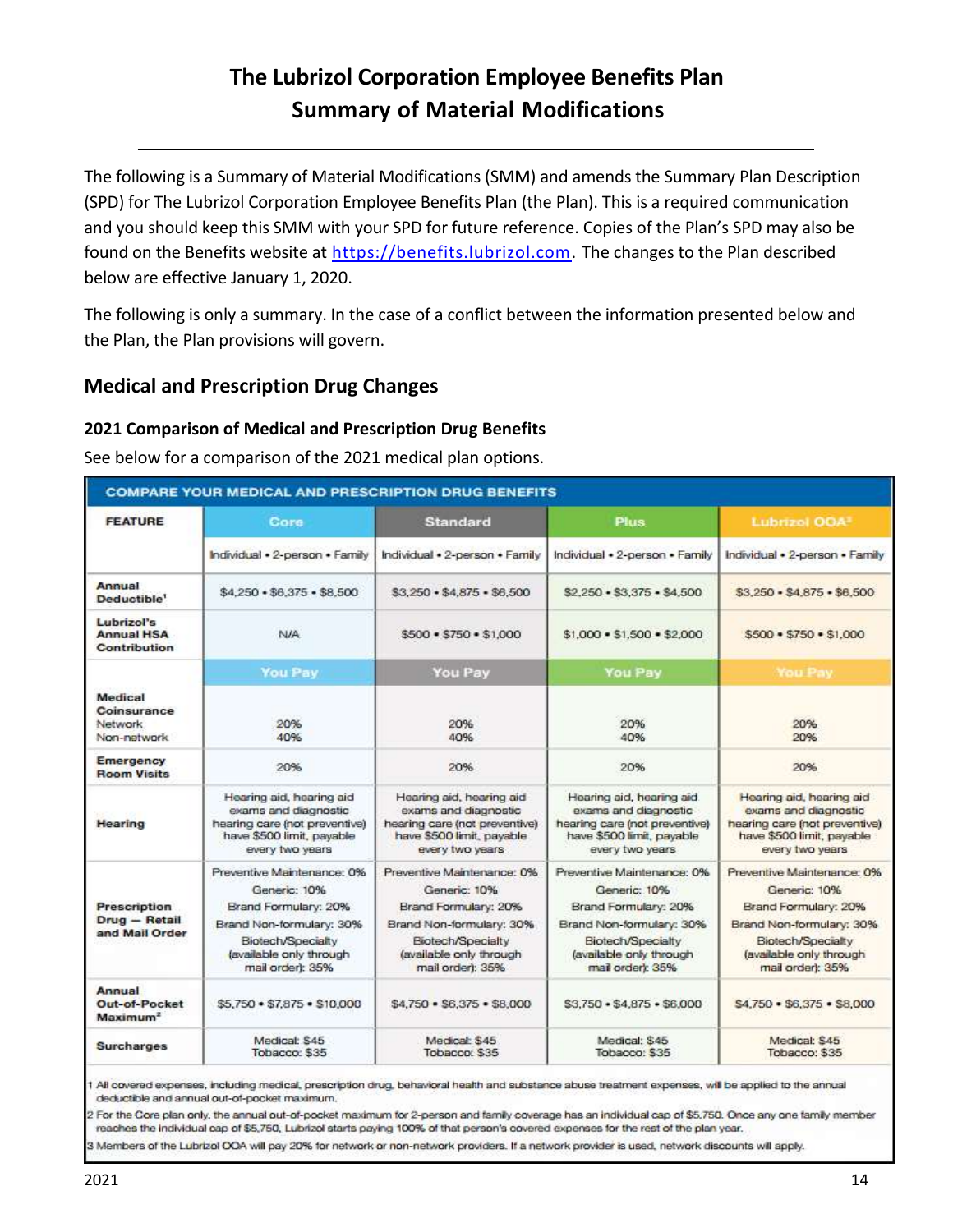## <span id="page-16-0"></span>**Prior Authorization for Certain Covered Services (applies to The Lubrizol CDHP (Core, Standard and Plus) and The Lubrizol OOA)**

UnitedHealthcare requires prior authorization for certain Covered Health Services. When prior authorization for a Covered Health Service is sought, United Healthcare will undertake a utilization review process, consisting of a set of formal techniques designed to monitor the use of, or evaluate the clinical necessity, appropriateness, efficacy, or efficiency of, health care services, procedures or settings. Such techniques may include ambulatory review, prospective review, second opinion, certification, concurrent review, case management, discharge planning, retrospective review or similar programs.

**Physicians and other health care professionals who participate in a UnitedHealthcare network (networks vary by plan) are responsible for obtaining prior authorization. However, if you choose to receive covered health services from a non-network provider, you are responsible for obtaining prior authorization before you receive the services. Failure to seek prior authorization for the non-network services listed below, and on the following page will result in a \$500 reduction in benefits.** 

**Non-Network Services for which prior authorization is required are identified below.** 

- Ambulance non-Emergency† ;
- Cellular and Gene Therapy<sup>†;</sup>
- Clinical Trials;
- Congenital Heart Disease surgery;
- Diabetes Services<sup>+</sup>;
- Durable Medical Equipment for items that will cost more than \$1,000 to purchase or rent, including diabetes equipment for the management and treatment of diabetes;
- Gender Dysphoria treatment;
- $\bullet$  Home health care including nutritional foods<sup>+</sup>;
- Hospice care inpatient;
- Hospital Inpatient Stay all scheduled admissions and maternity stays exceeding 48 hours for normal vaginal delivery or 96 hours for a cesarean section delivery;
- Lab, X-Ray and Diagnostics Outpatient genetic testing and sleep studies<sup>t</sup>;
- Mental Health Services inpatient services (including Partial Hospitalization/Day Treatment and services at a Residential Treatment facility); intensive outpatient program treatment; outpatient electro-convulsive treatment; psychological testing; transcranial magnetic stimulation; extended outpatient treatment visits, with or without medication management<sup>+</sup>.;
- Neurobiological Disorders Autism Spectrum Disorder Services -inpatient services (including services at a Residential Treatment facility); intensive outpatient program treatment; psychological testing; extended outpatient treatment visits with or without medication management [; Intensive Behavioral Therapy, including Applied Behavior Analysis (ABA)<sup>+</sup>;
- Prosthetic Devices for items that will cost more than \$1,000 to purchase or rent;
- Reconstructive Procedures, including breast reconstruction surgery following mastectomy and breast reduction surgery;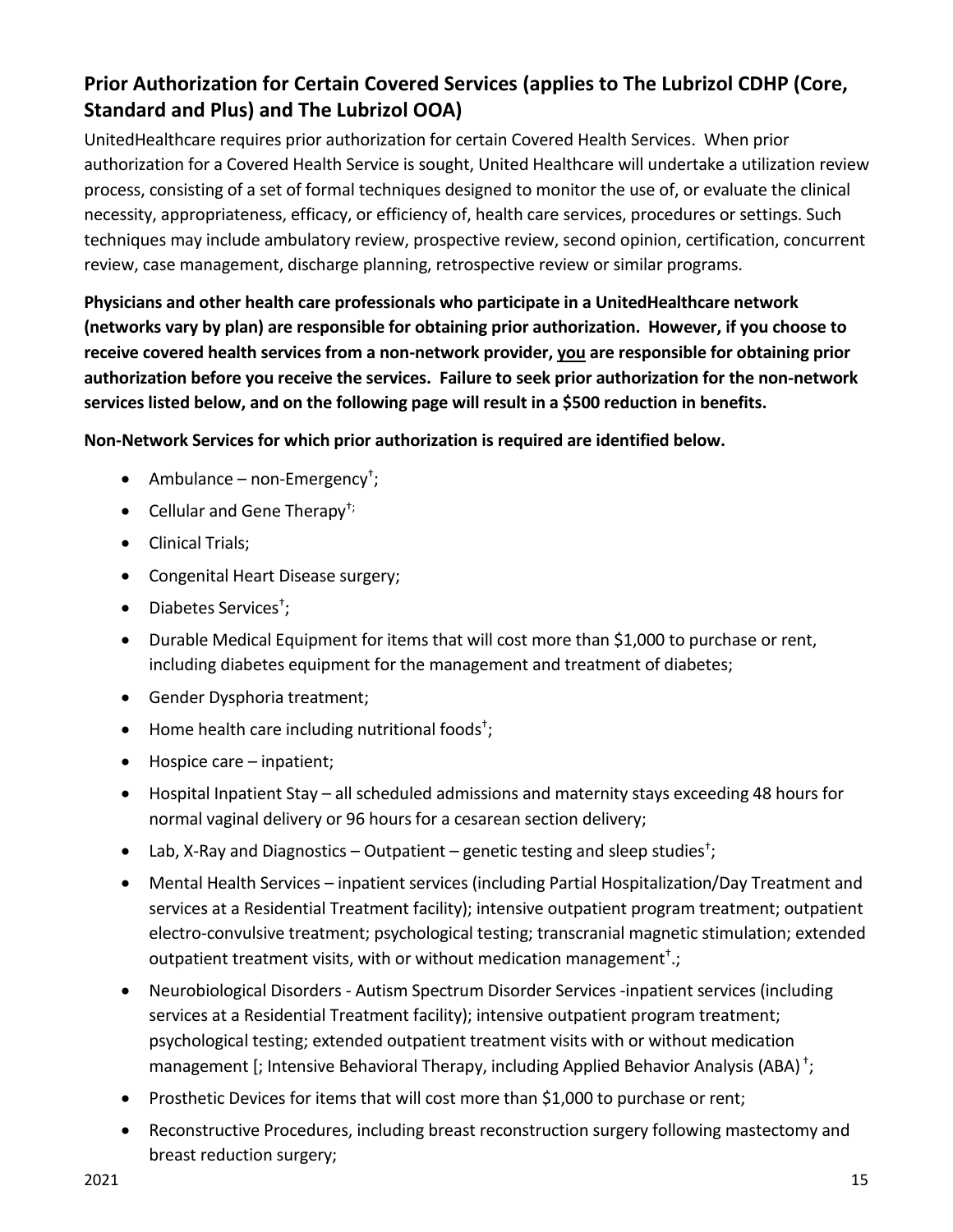- Skilled Nursing Facility/Inpatient Rehabilitation Facility Services;
- Substance-Related and Addictive Disorder Services inpatient services (including Partial Hospitalization/Day Treatment and services at a Residential Treatment facility). Intensive outpatient program treatment; outpatient electro-convulsive treatment; psychological testing; extended outpatient treatment visits, with or without medication management; medication assisted treatment programs for substance-related and addictive disorder<sup>+</sup>;
- Surgery Outpatient blepharoplasty uvulopalatopharyngoplasty, vein procedures, sleep apnea surgeries, cochlear implant and orthognathic surgeries<sup>†</sup>;
- Therapeutics Treatments Outpatient dialysis, IV infusion, radiation oncology, intensity modulated radiation therapy and MR-guided focused ultrasound; and
- Transplants.

Please remember for Non-Network Benefits, you must obtain prior authorization from UnitedHealthcare at 1-877-706-1735. If you fail to obtain prior authorization as required, benefits will be subject to a \$500 reduction. Your Non-Network provider may postpone or refuse to provide these services without prior authorization. If you receive Non-Network services before obtaining prior authorization and prior authorization is not granted, the \$500 reduction in Benefits will apply.

† Updates for 2021.

## <span id="page-17-0"></span>**Change to Reasonable & Customary (R&C) Methodology for Out-of-Network Claims**

Lubrizol has delegated to UnitedHealthcare the discretion and authority to decide whether a treatment or supply is a Covered Health Service and how the Eligible Expenses will be determined and otherwise covered under the Plan.

When Covered Health Services are received from a non-Network provider, Eligible Expenses are an amount negotiated by UnitedHealthcare, a specific amount required by law (when required by law), or an amount UnitedHealthcare has determined is typically accepted by a healthcare provider for the same or similar service. Please contact UnitedHealthcare if you are billed for amounts in excess of your applicable Coinsurance, Copayment or any deductible. The Plan will not pay excessive charges or amounts you are not legally obligated to pay.

## **Orthopedic Health Support (OHS) Program**

Orthopedic Health Support is a program that provides you access to specialized nurses and highperforming providers to help meet your specific needs from early pain onset through treatment and beyond.

This program offers:

- 90% after deductible.
- A maximum Benefit of \$10,000 per Covered Person applies for all travel and lodging expenses per episode of care to and from a Designated Provider (COE). Travel expenses are available if the recipient lives more than 50 miles from facility.
- Early intervention and appropriate care.